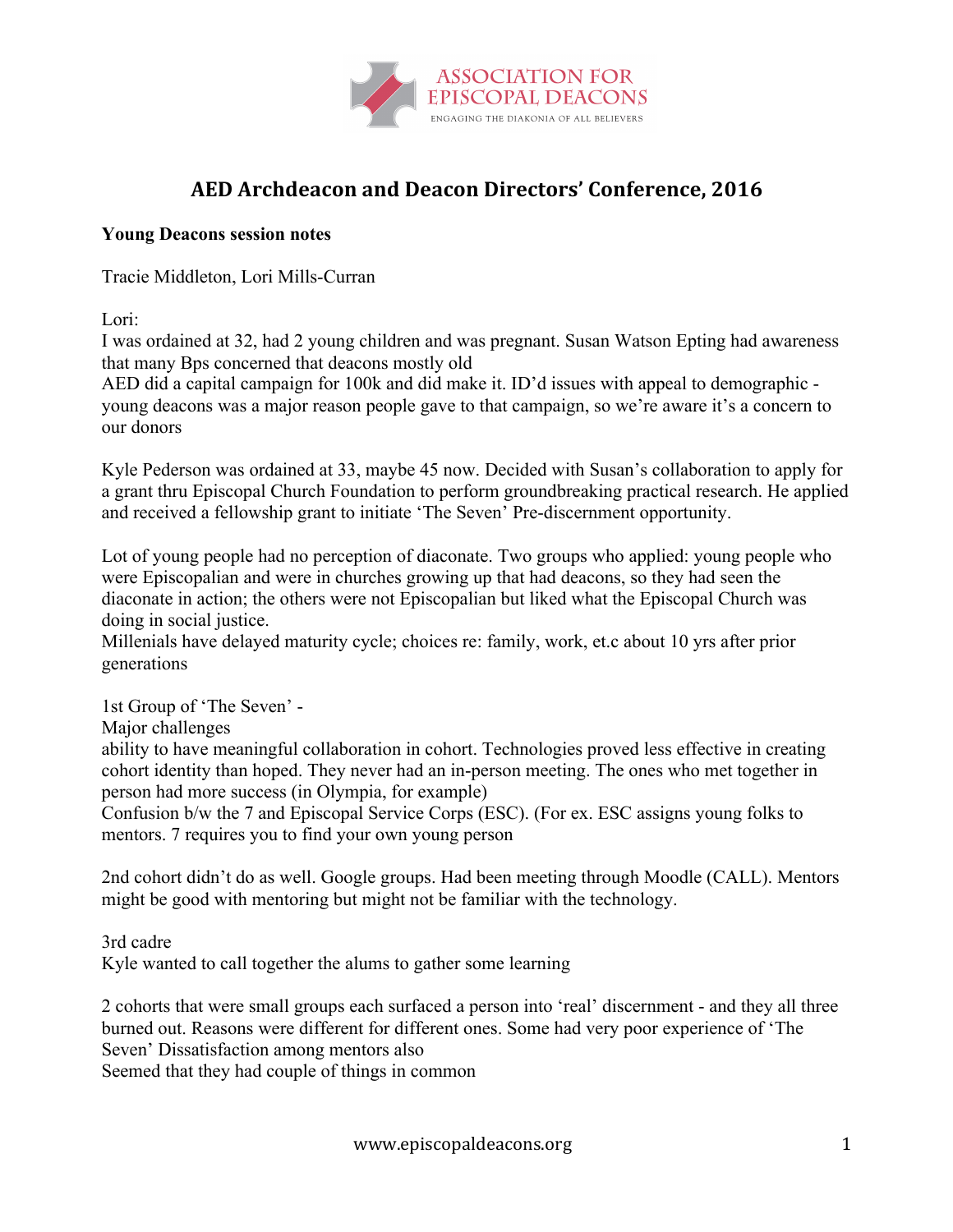

Absorbed image of 'deacon as prophet' Ran afoul of 'deacon as servant' Hard time with idea of being obedient (felt 'you're now telling me not to be a prophet and before that's what you said I was') Not being skimmed off into priesthood track (as happened to earlier prospects)

Millennials tend to see hierarchy as bad / toxic; benefits of hierarchy (accountability, etc. ) not seen as benefits necessarily.

One person wanted to train as an Episcopal deacon through Roman Catholic deacon school that was right near him. He felt that was oppressive and didn't make sense. For instance, he didn't understand why his wife wasn't included.

EC wasn't able to articulate hierarchy clearly

Deacon as prophet- one really identified with that; she didn't want paid employment, she asked 'what does it mean when a denomination's conscience is unfunded?' The fact that there was no funding, health benefits, etc. You think this is a viable lifestyle for someone who is 28? Lot of them know they won't have solid medical insurance now through retirement. Idea of planning for future with an institution that didn't provide her with any resources for doing the work was baffling.

Still \$11K in coffers.  $\frac{1}{2}$  for facilitator cost;  $\frac{1}{2}$  for AED's expenses. We were planning a gathering to get some learnings from those participants. The fruit of those cohorts went down in flames themselves, and so we've stopped.

So, we're not sure what to do with the grant money remaining. Either give it back, or do something else with relation to young deacons' formation, etc. Kyle was the one who applied for the grant, so he has a lot of say in the direction

Hope a year ago was that 2 of the participants would be hosting a track at triennial, but that seems unlikely now. I'm still talking like young deacons are coming to triennal, but not sure.

About 50 deacons under age of 45 in USA;

Two groups of young prospective deacons: People who grew up Episcopalians and were aware of deacons People who are attracted to the Episcopal church b/c of social justice work

So what do they want from AED?

Not so much concern with issues that AED had advocated for before (Deacon voting, being registerd with recorder of ordinations, …)

AED may need to reinvent itself to serve younger deacons